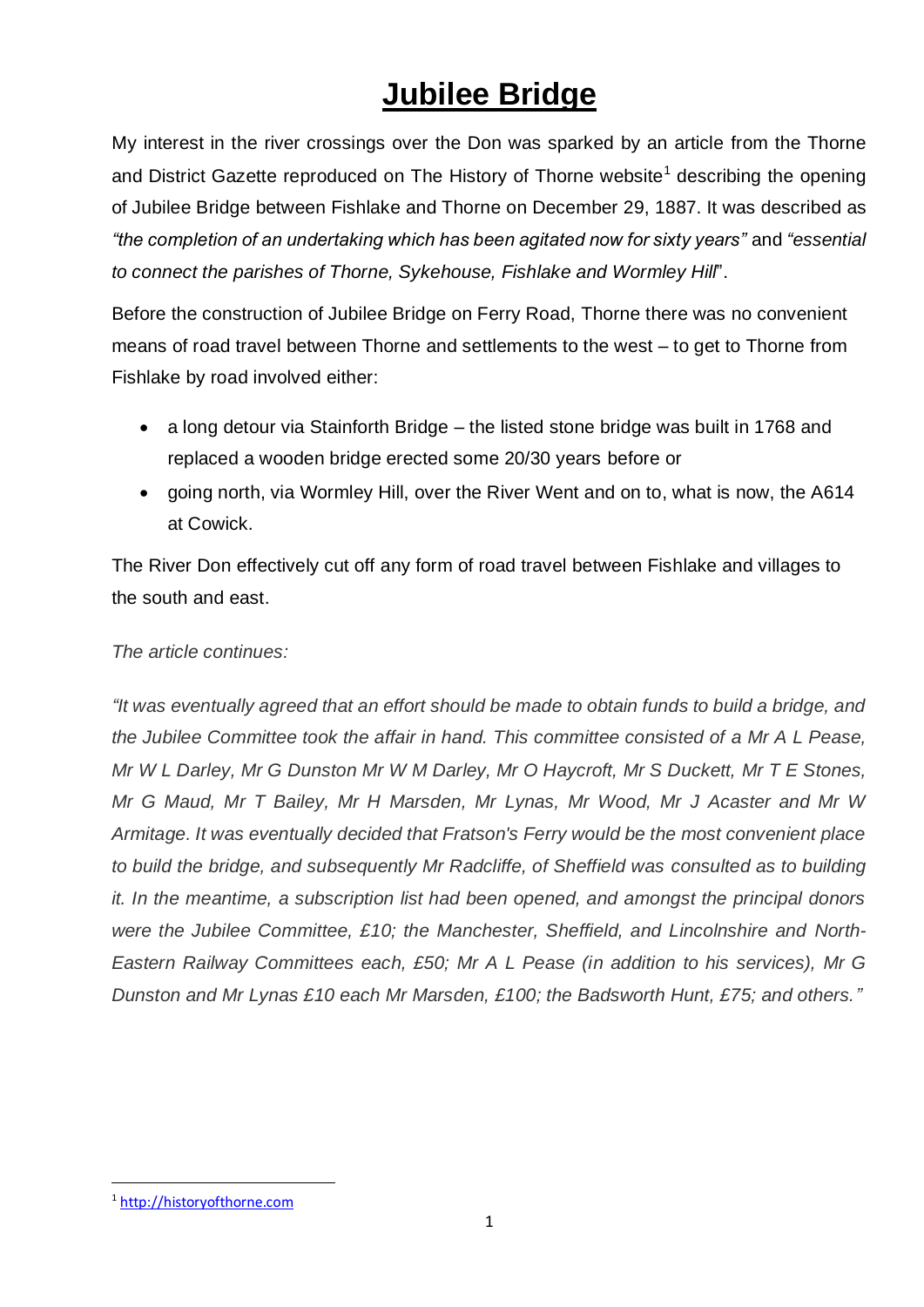An article in the Sheffield Independent on December 16 1886<sup>2</sup> reported that a public meeting held on December 15 1886 and presided over by a Mr Peace resolved to build what became Jubilee Bridge. £300 was pledged on the day towards the overall cost of £600.

Today we are used to public authorities financing our main roads and bridges; the decisionmaking being largely taken out of local hands. £600 was a large sum of money in 1886 (around £70,000 today) so why would a group of individuals invest their time and money into a project of this nature? Philanthropy? Self Interest? Perhaps a mixture of both?

Further information on the promoters of this scheme can be found in Appendix One.

The article continues:

*" The bridge was erected at Fratson's Ferry, about one mile from Thorne; and through' its erection there is a communication made with the Sykehouse Road and the Sour Sluice or in other words between Thorne, Sykehouse, and Fishlake. The bridge which is of iron, is 90 feet between cylinder and cylinder, with 20 feet on either side. It rests on two buttresses at each side, is equal to carry 10 tons, and is 12 feet wide. The main girders are of lattice type, and are 8 feet deep. The bridge is built 12 feet above the highest flood tide. The work has been carried out, under Mr Pease, by Mr Radcliffe of Sheffield, and is admitted on all hands the latter has well discharged his duties".*

Therefore, in less than a year the bridge was built and open to traffic. Two questions? Who or what was Fratson? Why was the bridge built in a location so far north of the village? I don't have the definitive answer to either but in order to make an educated guess it's perhaps useful to know a little of the history of the River Don in this area.

Before 1626 the River Don had two outlets, an eastern branch that made its way across [Hatfield Chase](https://en.wikipedia.org/wiki/Hatfield_Chase) to enter the [River Trent,](https://en.wikipedia.org/wiki/River_Trent) and a northern branch, which was a Roman navigation channel, and joined the [River Aire](https://en.wikipedia.org/wiki/River_Aire) at Turnbridge, near [East Cowick.](https://en.wikipedia.org/wiki/East_Cowick) Cornelius Vermuyden was then invited to drain large parts of Hatfield Chace and the scheme (largely completed by 1628) included the construction of Ashfield Bank, which ran for almost two miles along the southern bank of the Don from Fishlake to Thorne. This effectively cut off the eastern branch of the old line of the River Don, leaving just the northern outlet to the sea.

<sup>2</sup> [http://findmypast.co.uk](http://findmypast.co.uk/)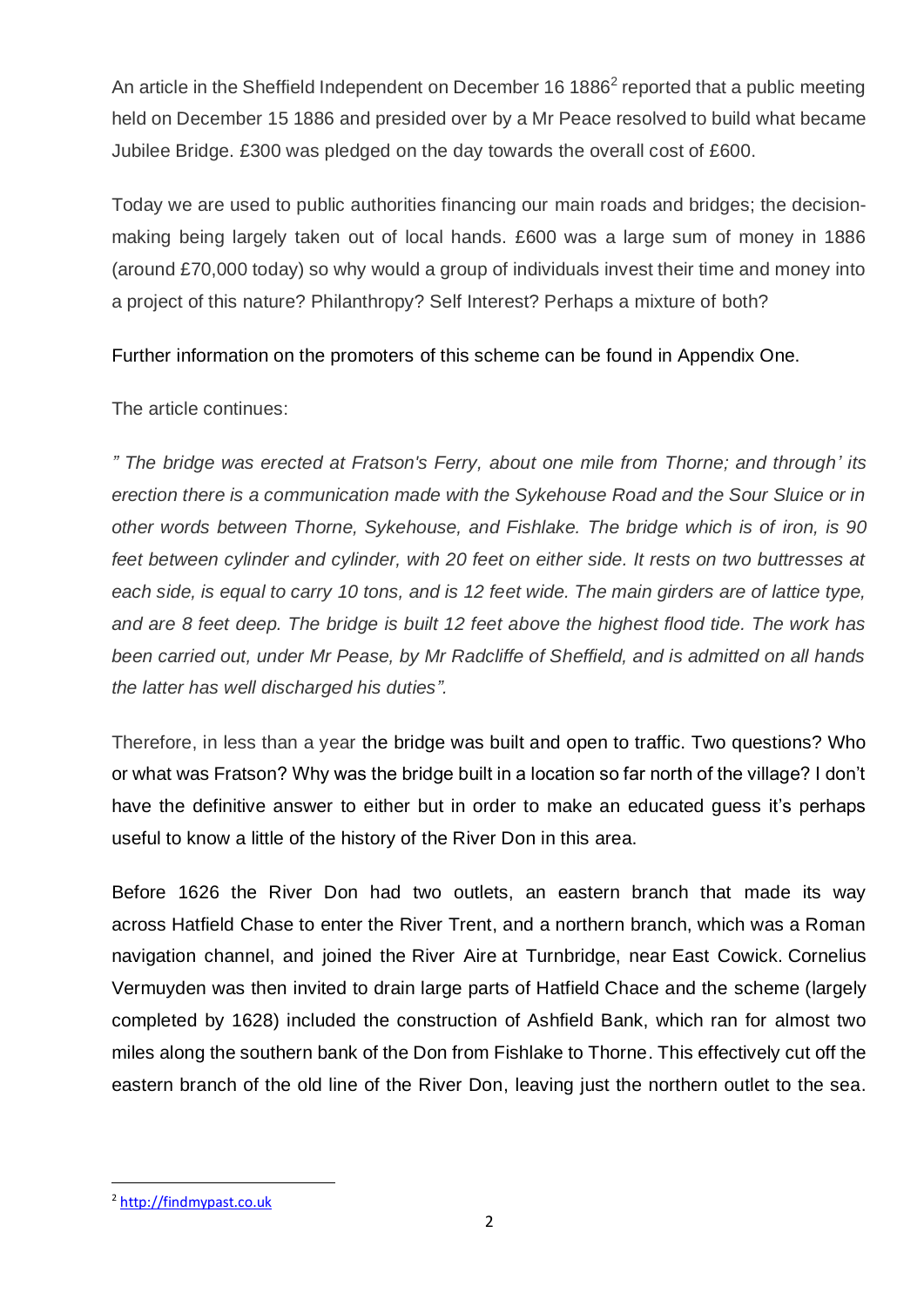Smaller boats could reach Doncaster for most of the year and large barges could do so when there was a flood tide.

During the 1700's there were attempts to seek powers to make more of the River Don navigable but these were hampered by opposition from local landowners and disunity between the authorities in [Sheffield,](https://en.wikipedia.org/wiki/Sheffield) [Rotherham](https://en.wikipedia.org/wiki/Rotherham) and [Doncaster.](https://en.wikipedia.org/wiki/Doncaster) A survey was commissioned from William Palmer and Partners with a view to making river improvements. William Palmer was a York Surveyor who was later concerned with schemes for improving the Yorkshire Ouse. On the map produced to illustrate his survey "A Survey of the River Dun in order to improve the Navigation from Hull to Doncaster" dated 1722, there is a reference to a ferry crossing at, what is now known as, Jubilee Bridge. A copy of this map can be found in a book by T.S. Willan entitled "The Early History of the Don Navigation", which gives an interesting history of the early attempts to improve the River Don for water traffic. This is the earliest reference I can find to a ferry crossing over the Don at Jubilee Bridge.

The ferry crossing at Jubilee Bridge is also shown on "Map of Ditchmarsh alias North Common in the Parish of Thorne" dated 1792<sup>3</sup>, an extract from which I reproduce below. This map also clearly shows the extent of Ashfield Bank which I referred to earlier as well as the bridge crossing at Stainforth. Neither of these maps show any other ferry crossing, to/from Fishlake, but that does not mean that none existed over the long history of this village.



<sup>3</sup> DD/COV/9/2 Doncaster Archives, Doncaster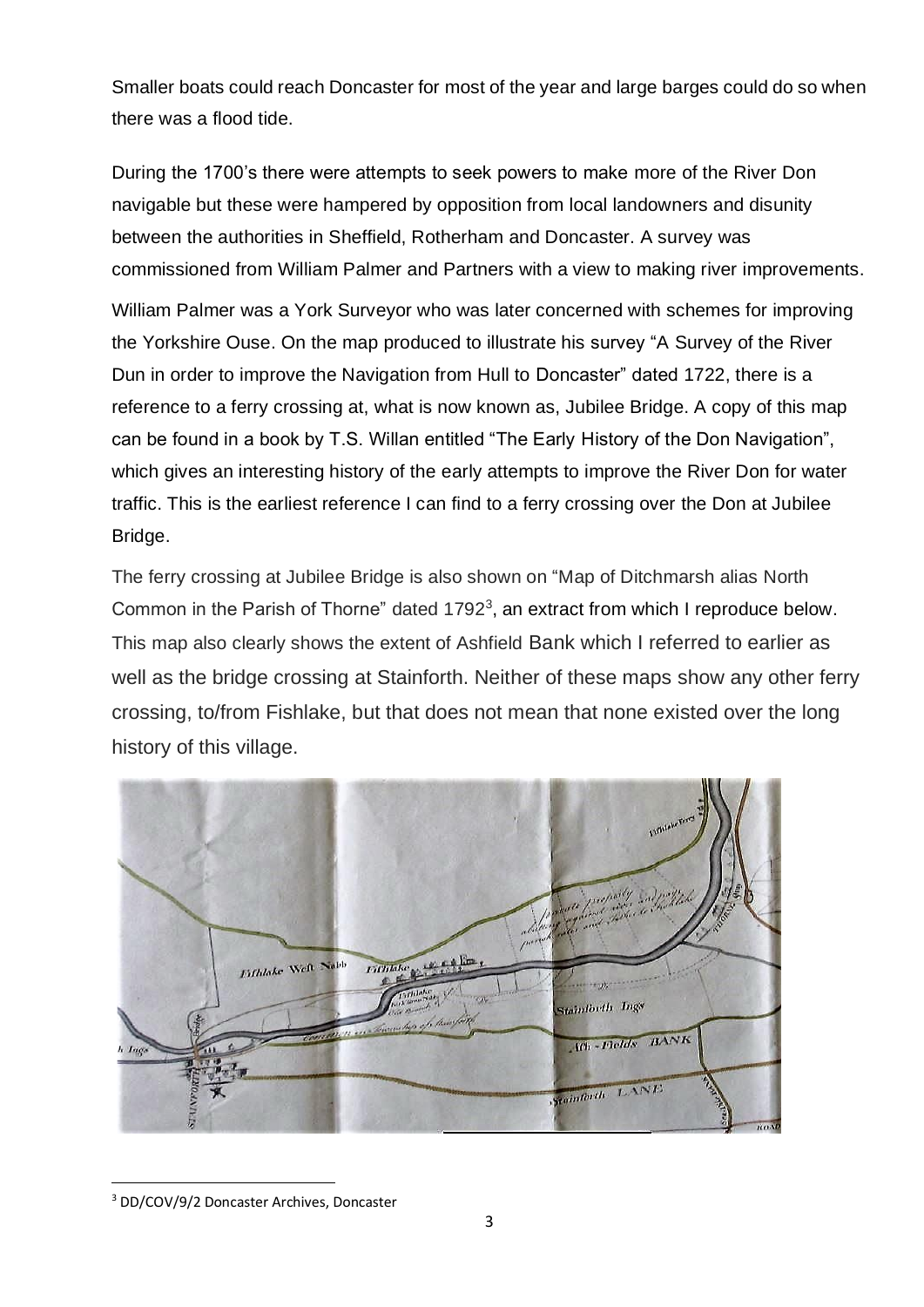By 1825, the ferry crossing is known as Hangsman Hill Ferry - see extract on the next page – on the 1825 Enclosure Award Map (not to scale) for Fishlake<sup>4</sup>. The plan also shows the wide trackways leading up to the Ferry crossing, all of which still exist today, albeit in very different forms.



The Thorne 1825 Enclosure Award Map – see extract (not to scale) below shows a track some 30 feet wide leading from the Ferry to the Turnpike Road between Thorne and Cowick.



<sup>4</sup> Doncaster Archives, Doncaster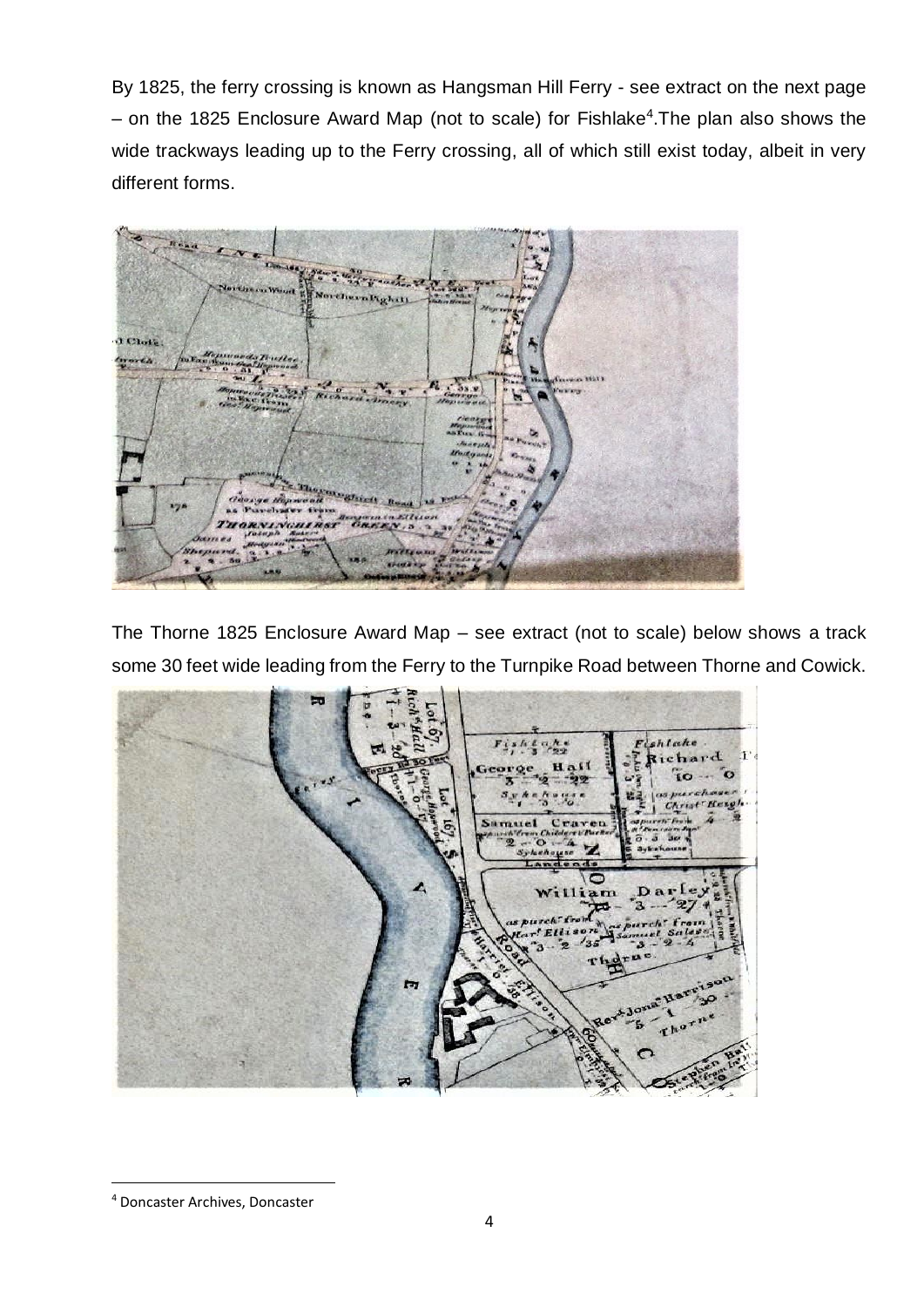The 1854 Ordnance Survey map also refers to the crossing as Hangmans Hill Ferry. So why did Mr Pease refer to the site of Jubilee Bridge as Fratson's Ferry crossing? Who or what was Fratson? An examination of the census records provides the answer.

In the 1841 Census there is an entry under Hangsman Hill Ferry for Richard Fratson (aged 50), his wife, Elizabeth, (aged 40) and children, Eliza (15), George (13), John (6) and Charles (4). Richard Fratson is described as an agricultural labourer in this census. It appears however, that as well as the Fratson family, there was another family registered there – Luke (occupation - agricultural labourer) and Emma Glover, together with their four children.

In the 1851 Census return, Richard Fratson appears to occupy the same house but its' location is now described as "Fratson's Ferry". Richard lived there with his wife Elizabeth, (53), son Charles (14), described as being "At Home" and son Henry (9), described as a scholar. Interestingly Richard's occupation is described as a "Beer House Keeper". At this time, a beer house was sometimes no more than a room in a house and this was perhaps a good way of boosting the family income. Certainly, the location would have been busy, particular so at market times, with traffic to/from Thorne and beyond. Again, it appears that there were two families living at the ferry crossing, as the census also refers to a Thomas Jordan (39), Head, agricultural labourer, his wife Emma (30) and son George (5). Richard Fratson died in 1851 and was buried at Fishlake.

After Richard's death, Elizabeth Fratson continued to live at Fratson's Ferry as the entry in the 1861 Census describes her as the head of the household (63) and "Keeper of the Ferry and Beerhouse". At that time, she was living with her grand-daughter, Maria (14) who was described as a servant. Again, there were two families described as living at the ferry crossing. In addition to the Fratson family, Samuel Hall (54) and his wife Mary (53), his daughter Sarah Ann (17) described as being "At Home" and his granddaughter of three weeks lived there. Mary Hall died in 1868 and was registered as residing at "Ferry Hangman Hill".

Samuel Hall was still living at the ferry crossing in 1871 – the Census return describes him as an agricultural labourer living at Low Hill Ferry and aged 63. William Schofield (30), innkeeper and agricultural labourer, his wife Maria, innkeepers' wife (24) and three children also live at Low Hill Ferry. It is not clear from the census returns who operated the ferry. It is also interesting to note the change of name – Fratson's Ferry has become Low Hill Ferry. Could this be a reflection, not only of a change in the operators of the ferry, but also the

5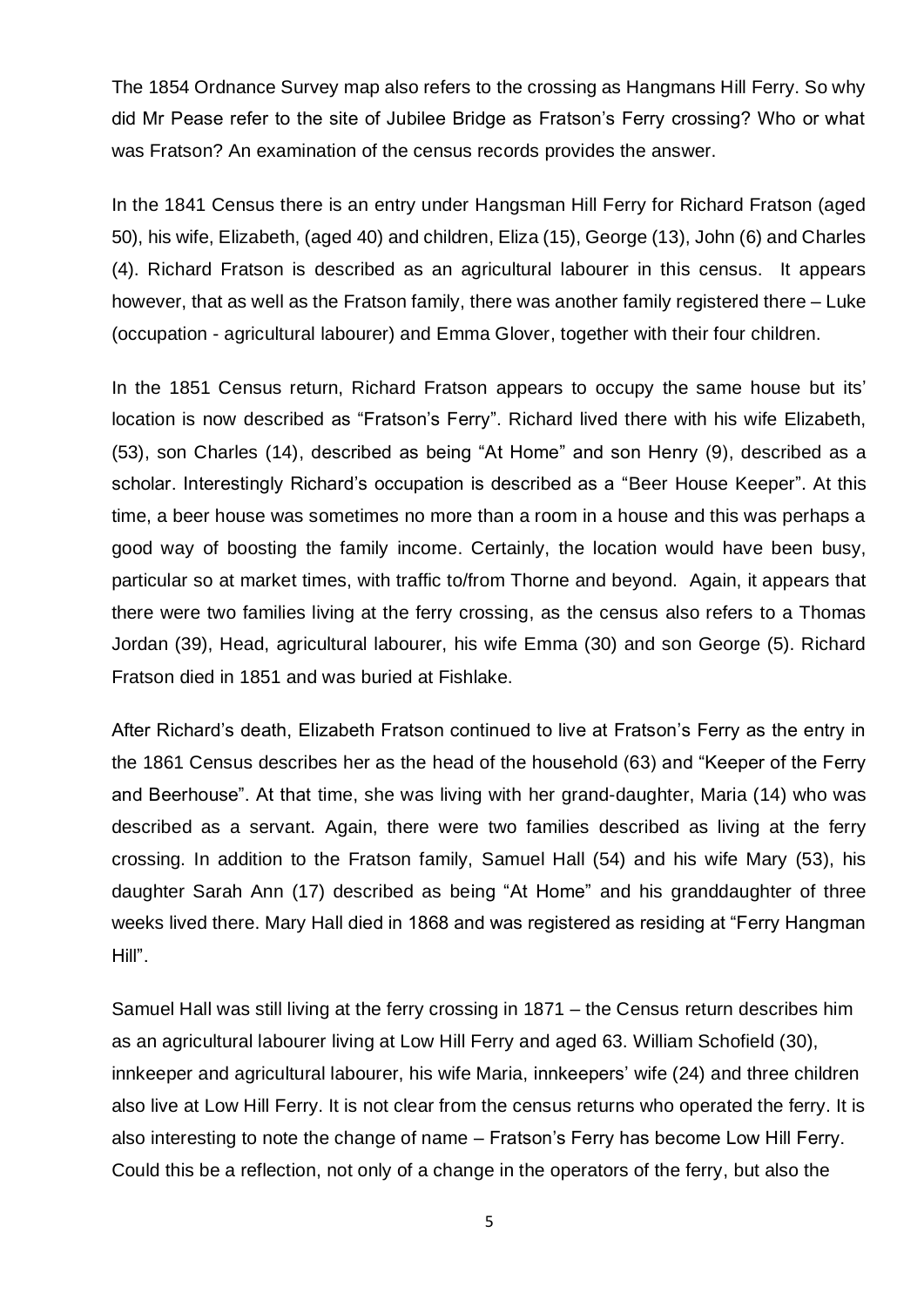main users of the ferry crossing? Low Hill on the Thorne side of the River Don was developed as a large oil and cake mill in the 1860's (now demolished).

In 1881, the Census refers to a Charles Poskitt (40), Ferryman, wife Harriet, (22) and daughter Sarah (six months) living at Low Hill Ferry, and for the first time no other family is registered on the census. The census does however refer to a further building at Low Ferry as "uninhabited".

By the time of the 1891 Census, the new bridge had been open for four years and there was only one household living at, what was now known as, Jubilee Bridge. William Robinson (aged 57), agricultural labourer, was described as the head of the household and he lived there with his brother Edward Robinson (agricultural labourer, aged 55). The description was "Fratson's Ferry Jubilee Bridge". So, we now have a reversion back to Fratson's Ferry. So, the reference to its' former operators remains but the beerhouse, having lost its captive trade, has, perhaps unsurprisingly, now gone.

The 1901 census shows that both Robinson brothers were still living there. William is referred to as a "Farmer aged 60" and his brother as "Ordinary farm worker" aged 57. The 1911 census notes the occupiers of property at Jubilee Bridge as Thomas Wright (66), farm labourer, his wife Eliza (64), his single daughter Ruth (26) described as a servant, a son Arthur (21), a colliery worker and two grandchildren, Willie (8) and Harry, (7 months).

Now nothing remains of the original ferry nor of the house occupied by the ferry operators.

My second question – Why was Jubilee Bridge built in this position on the River Don? – is perhaps easier to answer. The bridge was built on the site of the existing ferry crossing. The 1825 map shows a 30 feet wide track leading from the east side of the river to Cowick Road and also shows the Fishlake side of the crossing as a "watering place" for cattle. The main tracks from Fishlake converge here. The River Don was relatively narrow at this point so the costs of construction would have been lower than bridging a wider span. It seems likely that, given the short timescale between its inception and completion, that either no land purchase was needed or the land necessary for the abutments was in the ownership of one of the promoters of the project. All these factors could well have supported the decision to build in its current location.

Construction of the bridge was fast but the arguments over its subsequent maintenance were seemingly endless. A newspaper cutting from the York Herald in 1890<sup>5</sup> refers to a report of

<sup>5</sup> *www.findmypast.co.uk*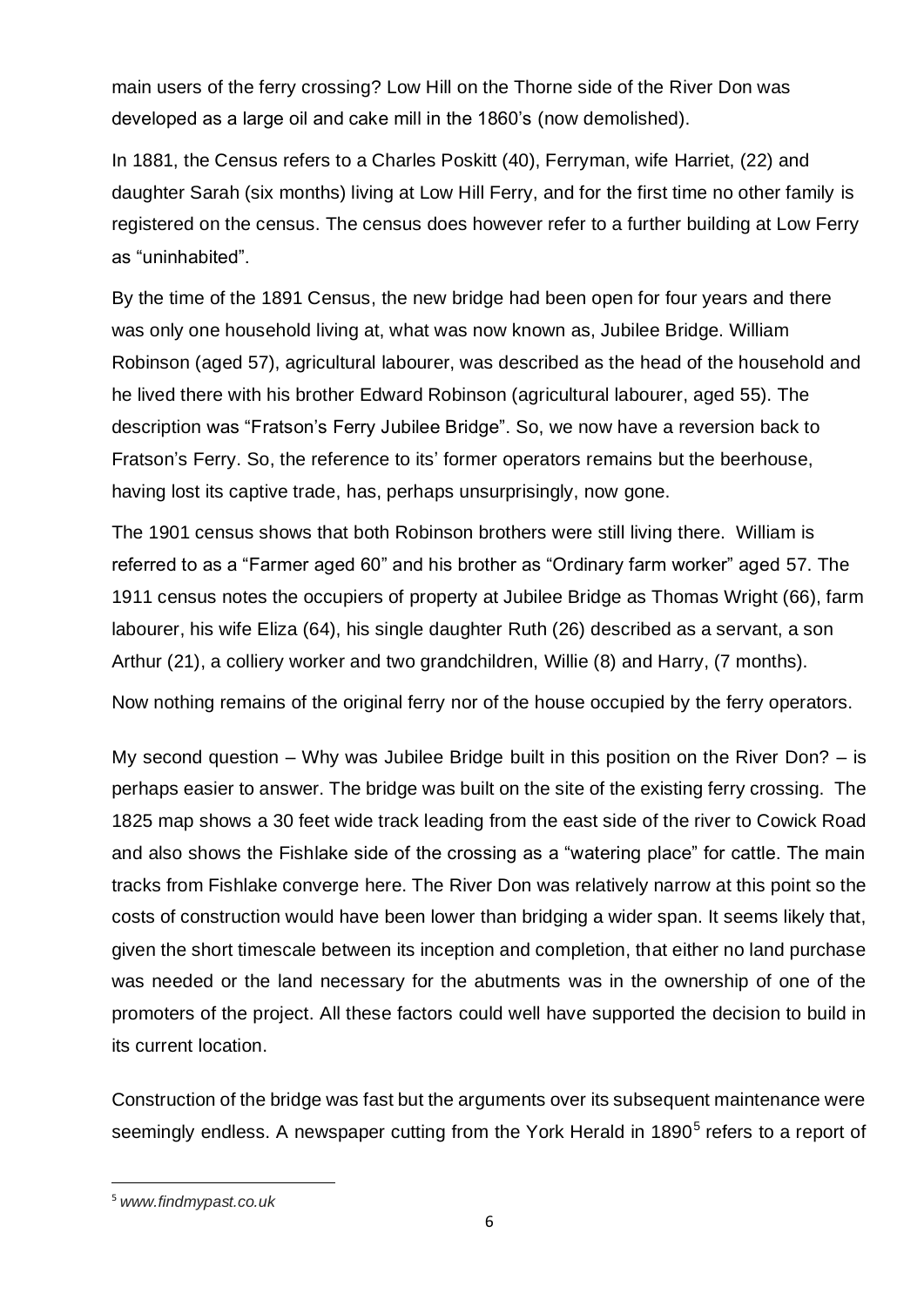the waywardens for Lower Strafforth and Tickhill to the Doncaster and District Highways Board outlining the desirability of making Jubilee Bridge a County Bridge (and therefore maintained at the expense of the West Riding County Council) – the matter was deferred.

West Riding County Council was created in 1889 and one of its many functions was to take over the responsibility for the construction and maintenance of county roads and bridges from the local parishes. The actual process of transferring this responsibility for existing bridges was, however, fraught with argument and the vexed question of paying for maintenance of the bridge was not was not fully resolved until the mid-1900's.

Initially there were arguments that the bridge approach roads were not public highways, therefore the bridge could not be adopted but the main reason seems to be down to its inherent design. The bridge was not up to the standard expected of a county road – not only a single-track road bridge but because of the method of construction, it also had weight restrictions. It certainly compares badly with the eighteenth-century stone-built bridge over the Don at Stainforth (now listed).

Over the next 50 years various repairs were carried out to the bridge, seemingly on an ad hoc basis, until finally in 1938 the West Riding County Council announced their intention to rebuild Jubilee Bridge to the south of the existing structure. Unfortunately, the advent of World War II put an end to schemes, of which this was one, regarded as non-essential to the war effort. So had it not been for the war Sour Lane may well have been a straight road link to the A614 rather than the dog leg it is today.

At some stage either during the war or shortly after, the County Council did take on full responsibility for the full repair of the structure. In 1951 tenders were invited to carry out piling works to strengthen the timber trestle – all works to be paid for and materials supplied by the West Riding County Council.

Extensive works were started in the 1930's, continuing into the mid 1940's to improve the River Don and alleviate the severe flooding in the Don Valley. I am very grateful to Peter Tidball, a fellow Society member for giving me a copy of a June 1937 conveyance plan for land near Jubilee Bridge which was purchased by the River Ouse Catchment Board (the body responsible for the river improvement works). The plan (see next page) shows, coloured pink, the area of land purchased for the river improvements at Jubilee Bridge.

7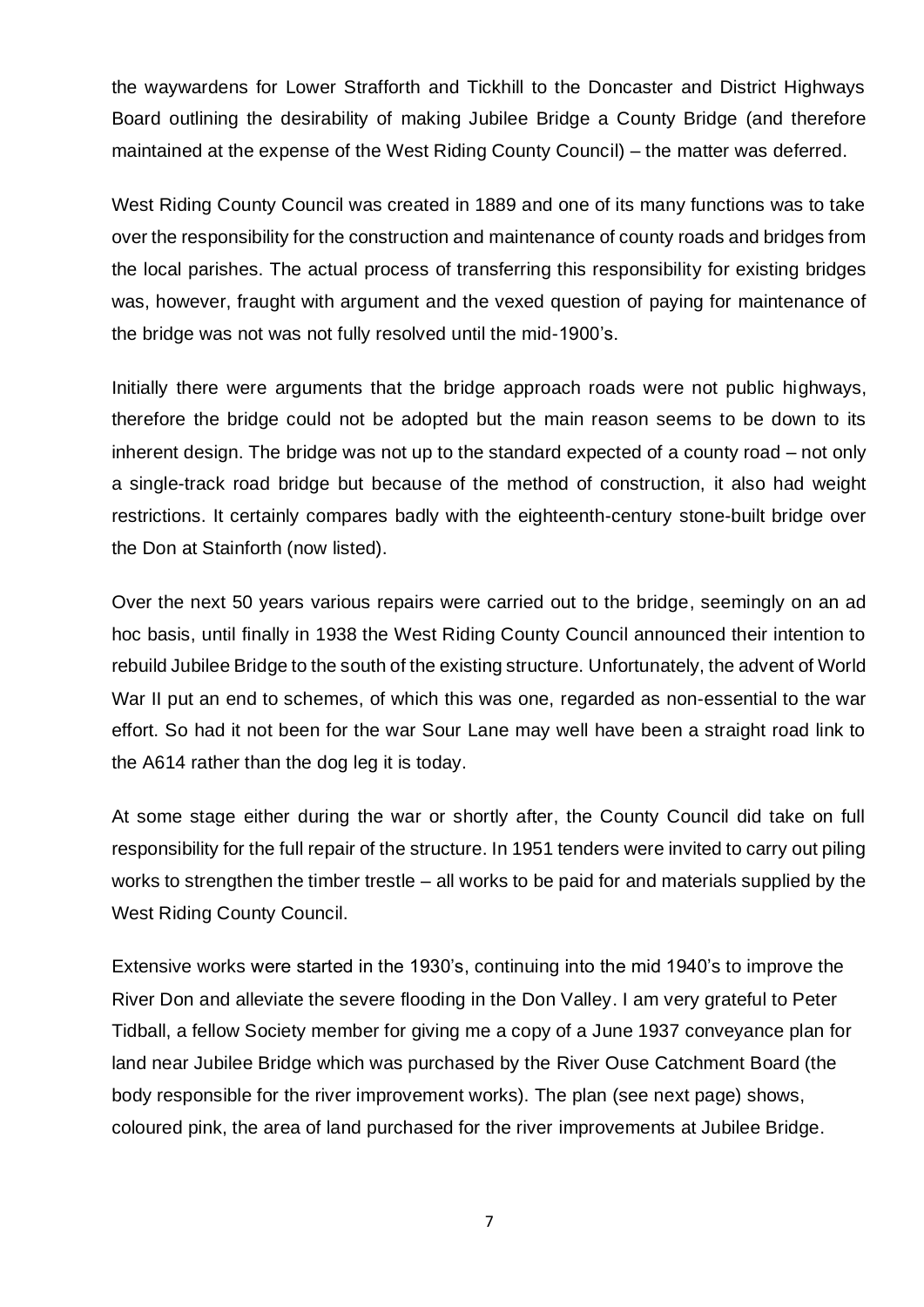Of even greater interest however, is the description of the land purchased – Field No 70 is described as part of the garden of Ferry House so, was the building immediately adjacent to the land coloured pink, the original ferry house?

The census returns of 1841-1871 refer to two families living at, what is now, Jubilee Bridge and this plan also shows the location of a second property, lying on the diagonally opposite corner (adjacent to the benchmark shown on the plan). Were these the buildings home to the two families during this period?



An article in the Doncaster Gazette dated 06 July 1939 referred to the river improvements in this area: -

*"The River Ouse Catchment Board are carrying out extensive remedial work in the River Don adjacent to Jubilee Bridge. Two cottages which have experienced flooding have been demolished and an embankment is being constructed so that there will be no fear of the river flooding the main Selby Road at this point. The cottages were on a bend and the bank was comparatively low while at good tide the water came to the edge of the footpath for a distance of several yards. It is anticipated that the new cutting, which is being constructed for a distance of about a mile from Thorne to Fishlake, will be open this summer*".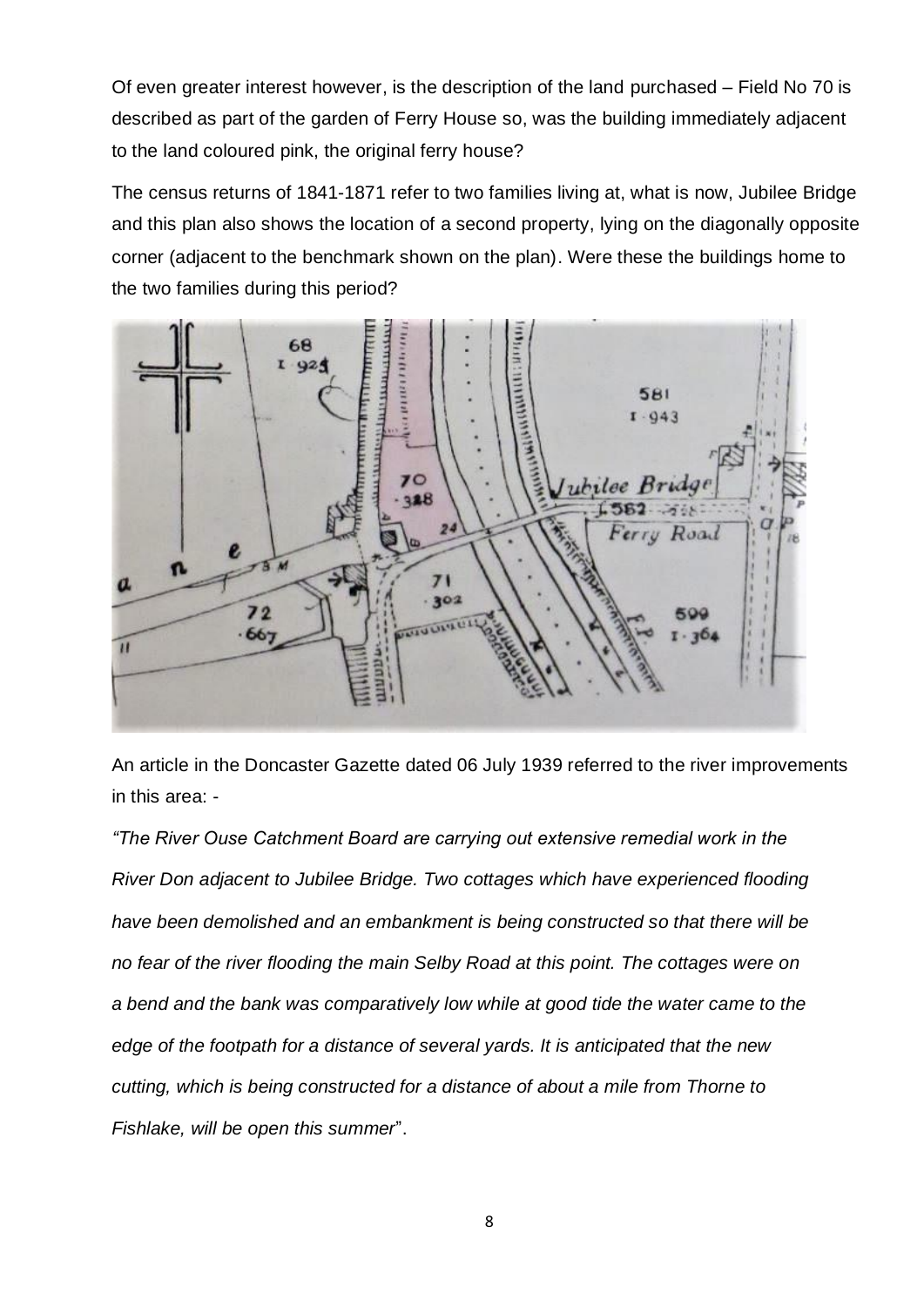This article seemed to confirm that the two houses referred to were perhaps the two buildings shown on the above-mentioned conveyance plan and seems to confirm that they were demolished as part of the river improvements, just before the war. Frustratingly I couldn't find a photograph of the area, but this seemed a logical conclusion, until Rob Downing, a fellow Society member, sent me a copy of a photograph he had found on his researches, which is reproduced below.



This photograph was taken by a gentleman called Ken Ford and kindly uploaded on to the Flickr website. It is the only photograph I am aware of which shows property on the Fishlake side of Jubilee Bridge and dates from 1955. I am very grateful to Ken Ford for sharing this photograph.

The two buildings, one facing the river, the other shown by an arrow on the photograph are largely in the positions shown on the 1937 purchase plan reproduced earlier in this article. When we discussed this area at a Society meeting in 2017, members suggested that the larger property on the left-hand side of the photograph was certainly there until the 1970's. The smaller property, the roof of which can only be seen in the photograph (red arrow), was thought to be a washhouse/coalhouse. This was confirmed recently, (posts on our Society's Facebook page), by the granddaughter of the occupiers of the larger house in the 1960's, a Mr and Mrs Hutchinson. She also advised that the house did have cellars and had been told that it was the old ferry inn. I suspect we will never know whether this property was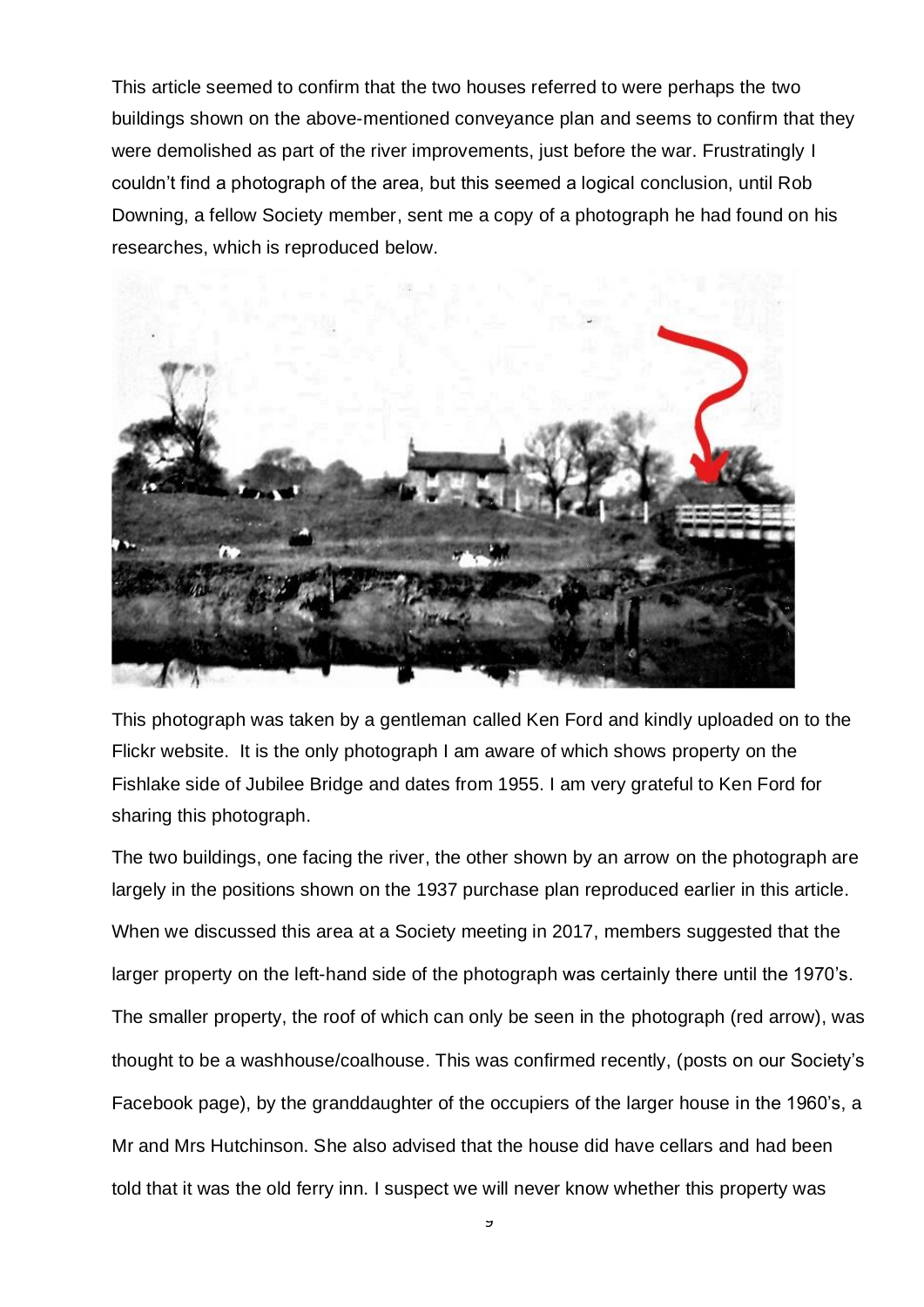occupied by two families in the mid 1800's. Perhaps one family occupied what became Mr and Mrs Hutchinson's coalhouse/washhouse? Or perhaps one family occupied the cellars referred to in Mr and Mrs Hutchinson's time and the other family occupied the house above? Interestingly the 1911 census describes the house facing the river as having "3 bedrooms and two low rooms". Could the "low rooms" have been the cellars and a separate dwelling in the nineteenth century?

Next time you are out walking in this area look at the bend in the road – the house facing the river would have been very restricted in depth – there is a significant drop to the fields at the rear which might explain the description of the "low rooms". Also, if you look carefully on the ground you can see some remains of the walls of the "washhouse" building on what is now used as an informal car park. My best guess is that there were two separate properties, diagonally opposite each other, the older one being the ferry house ( subsequently used as a washhouse for the larger property fronting the river) and the other facing the river in the photograph.

The 1939 Register shows one person living on the Fishlake side of Jubilee Bridge – a Thomas Large, described as a single, born in 1903 and whose occupation was a "cowman". The 1939 Register was a National Register that listed the personal details of every civilian in Great Britain and Northern Ireland. This Register was also used to issue identity cards, organise rationing and was essential to the war effort. National Registration Day was September 29th 1939.

So, we have a newspaper article in July 1939 reporting that two cottages on the Fishlake side of the river had been demolished for river improvements and the census (September 1939) reporting Thomas Large living in one of them. We also have evidence that the house fronting the river shown in the photograph certainly existed until the mid- sixties at least. A little confusing to say the least.

My theory is that the River Ouse Catchment Board intended to demolish both cottages as part of the improvement works and build a new bridge further downstream. Because the

10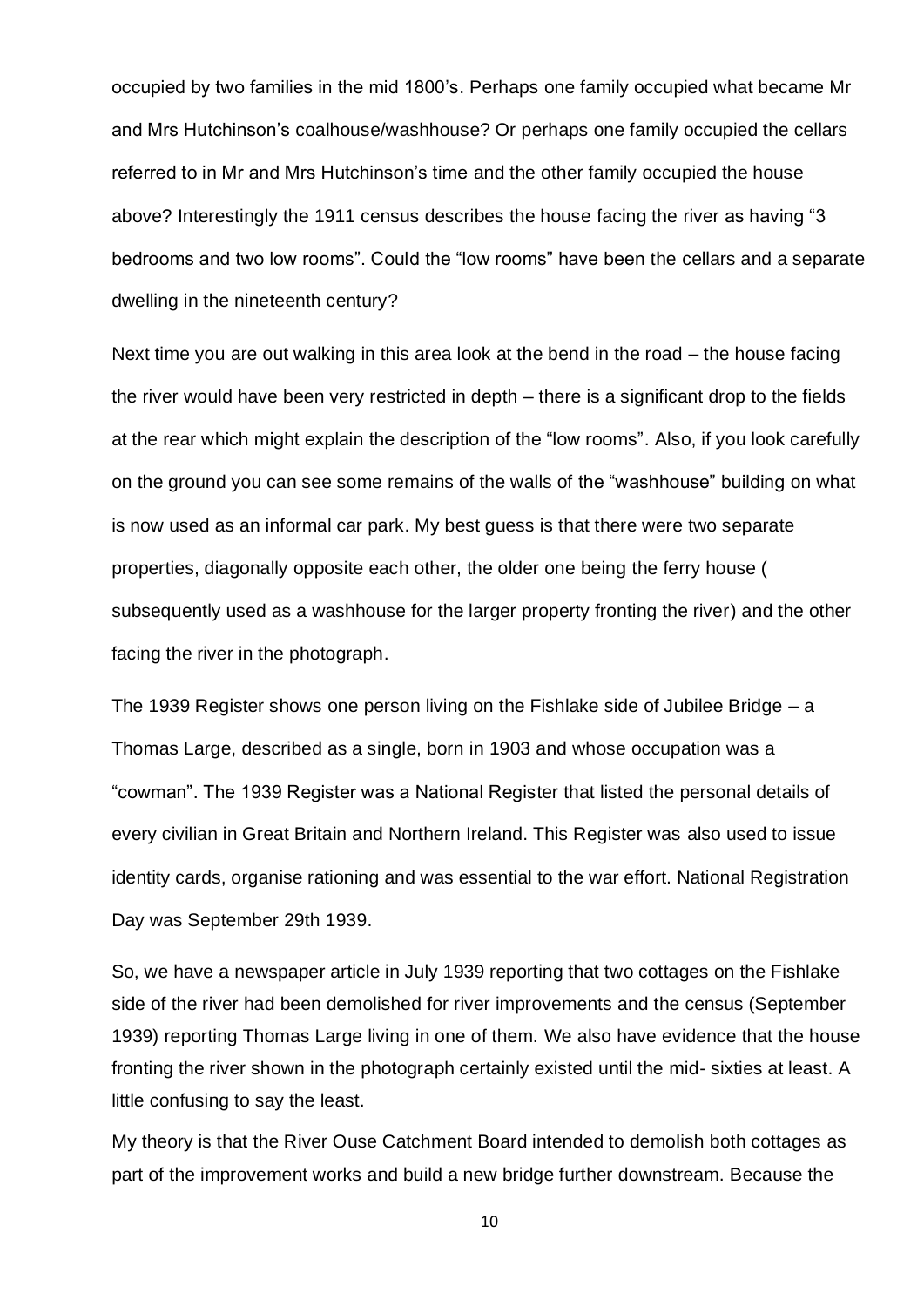scheme was curtailed due to the war, they were left in situ. The demolitions reported in the July 1939 Doncaster Gazette article were incorrect - perhaps a genuine mistake or just lazy reporting - but the reporter could perhaps be forgiven as there was, at that time, far more important issues on everyone's mind.

On the Thorne side of Jubilee Bridge another building fronted Ferry Lane. Maps in the 1950's show both this property and the one occupied by Thomas Large on the Fishlake side, forming part of Jubilee Bridge Farm. The photograph below (my thanks to Rob Downing) shows this property in the 1970's.



According to the 1939 Register, this property was, at that time, occupied by the Hibbert family. Harry Hibbert (45) was the head of the household and worked as an advice clerk at Thorne Colliery, his wife Lilian (52), daughter Gladstone (23) described as a domestic servant, son, Harry Jnr. (19) described as a dairy farmer and daughter, Elizabeth (13), scholar. This property was owned by William Bisatt of Thorne, who died in 1940. David Ward (thanks to Stephen Lee for the information) lived in the house up to the mid 1960's.

I will be continuing my research into the ferry crossings over the River Don in the Fishlake area as I believe there may be at least two more – Ropery Ferry at Waterside and a further ferry crossing near the Church in the village centre.

I hope you enjoyed reading this article. If you have any information which could add to this article or information on the other ferry crossings it would be very gratefully received please do get in touch via the Fishlake History website. [http://fishlakehistorysociety.uk.](http://fishlakehistorysociety.uk/) or mail me on [fishlakehistorysociety@gmail.com.](mailto:fishlakehistorysociety@gmail.com)

**Carole Smith Carole Smith** January 2021